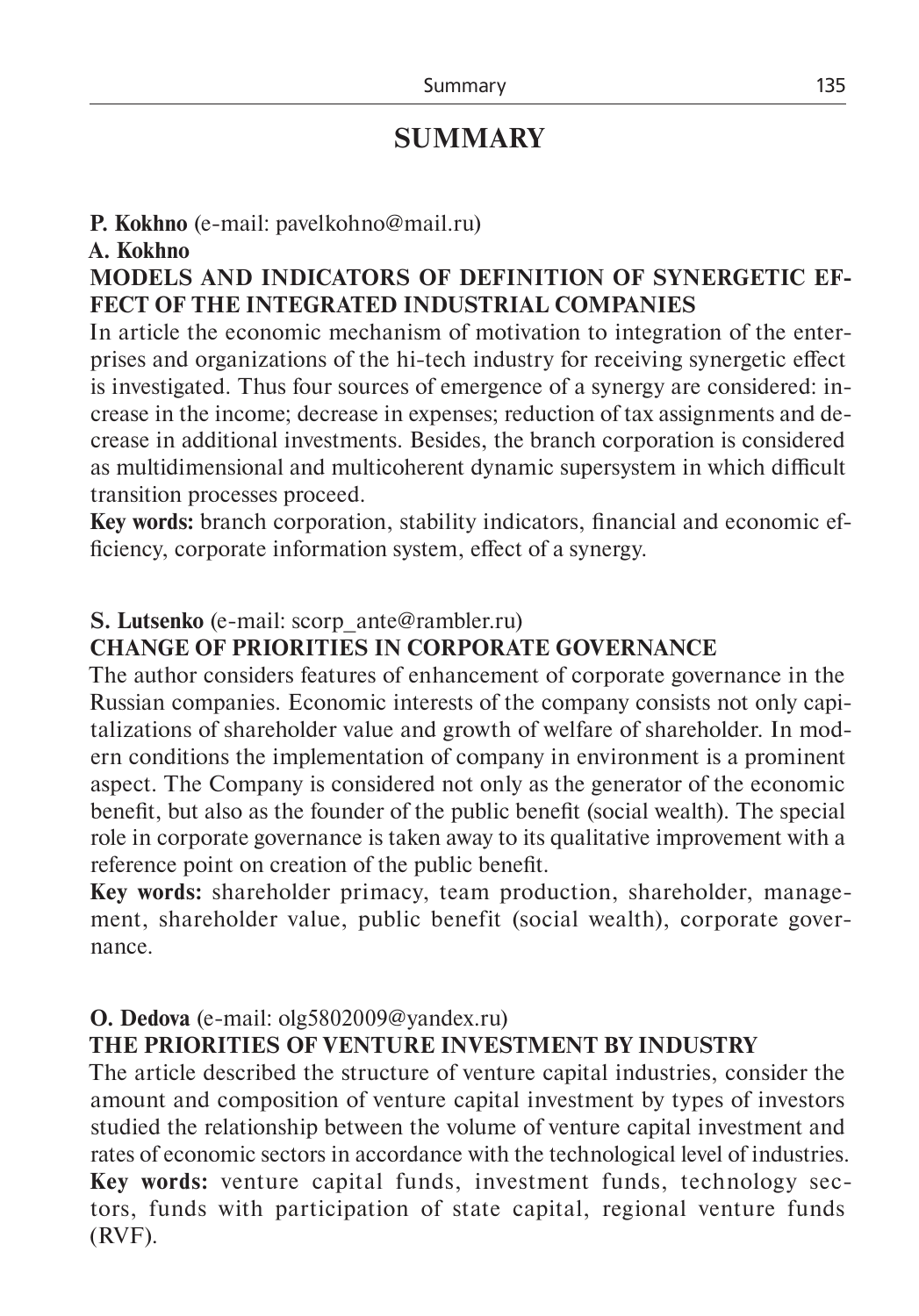## **L. Sheynin** (e-mail: lbsheynin@mail.ru)

### **THE ADVANCED PRODUCTION PARTS OF PUBLIC FACILITY: WHO MUST REIMBURSE COSTS OF MAINTENANCE DURING THEIR IDLE TIME?**

Usually the costs of maintenance those parts bear the actual users. But so called adjoin payment bear the newcomers as well. Moreover the said payment does not addresses to return the costs of maintenance those parts while they were idle, but instead addresses investment needs of public facility. All the tariffs content so called "investment element". Author suggests to turn away the "investment element" in tariffs, but instead to swop it with charge capital index. Capital charge would present also in payment sum for adjoin.

Key words: public facility (PF), clients (subscribers), parts of project for future users, payment for adjoin, tariffs, "investment content", charge for capital, "chsrge for funds", financial guaranties, information.

## **R. Sadriev** (е-mail: ruslansadr@yandex.ru)

**K. Mullakhmetov** (е-mail: mkhsh007@gmail.com)

### **THE POTENTIAL OF «LEAN PRODUCTION»**

## **LEAN PRODUCTION MANAGEMENT SYSTEM**

This article deals with the concept of "lean production" as a concept of governance and its place in the overall system management. Studied the problem of its use at the Russian enterprises. Stresses that the principles, tools and techniques "lean production" are implemented differently for each level of management. The authors believe that the principles and approaches, cultivated in the Russian management, poorly compatible with the philosophy of "lean production", and this is an obstacle to the use of this concept in Russia.

**Key words:** lean manufacturing, lean production, management, governance, problems, principles, tools and methods, corporate culture.

## **M. Ermilova** (e-mail: masha080487@mail.ru)

## **PROBLEMS OF FINANCING OF THE HOUSING MARKET**

The author provides a list of the housing market financing issues in modern conditions, and notes that their solution is necessary to develop a comprehensive strategy that takes into account the various sources of financing of the housing market. **Key words:** the real estate market, real estate market financing, mortgage loan, the effective demand of the population, participatory construction.

**V. Gurtov** (e-mail: vgurt@psu.karelia.ru)

#### **I. Stepus**

## **RUSSIAN LABOR MARKET DURING THE CRISIS PROCESSES IN ECONOMICS**

The article analyzes the impact of the crisis processes accompanying the socio – economic development of Russia in 2014–2015 on the labour market indicators. It is noted that the crises were accompanied by a slight increase in overall and officially registered unemployment. Labour forces demand and supply indicators